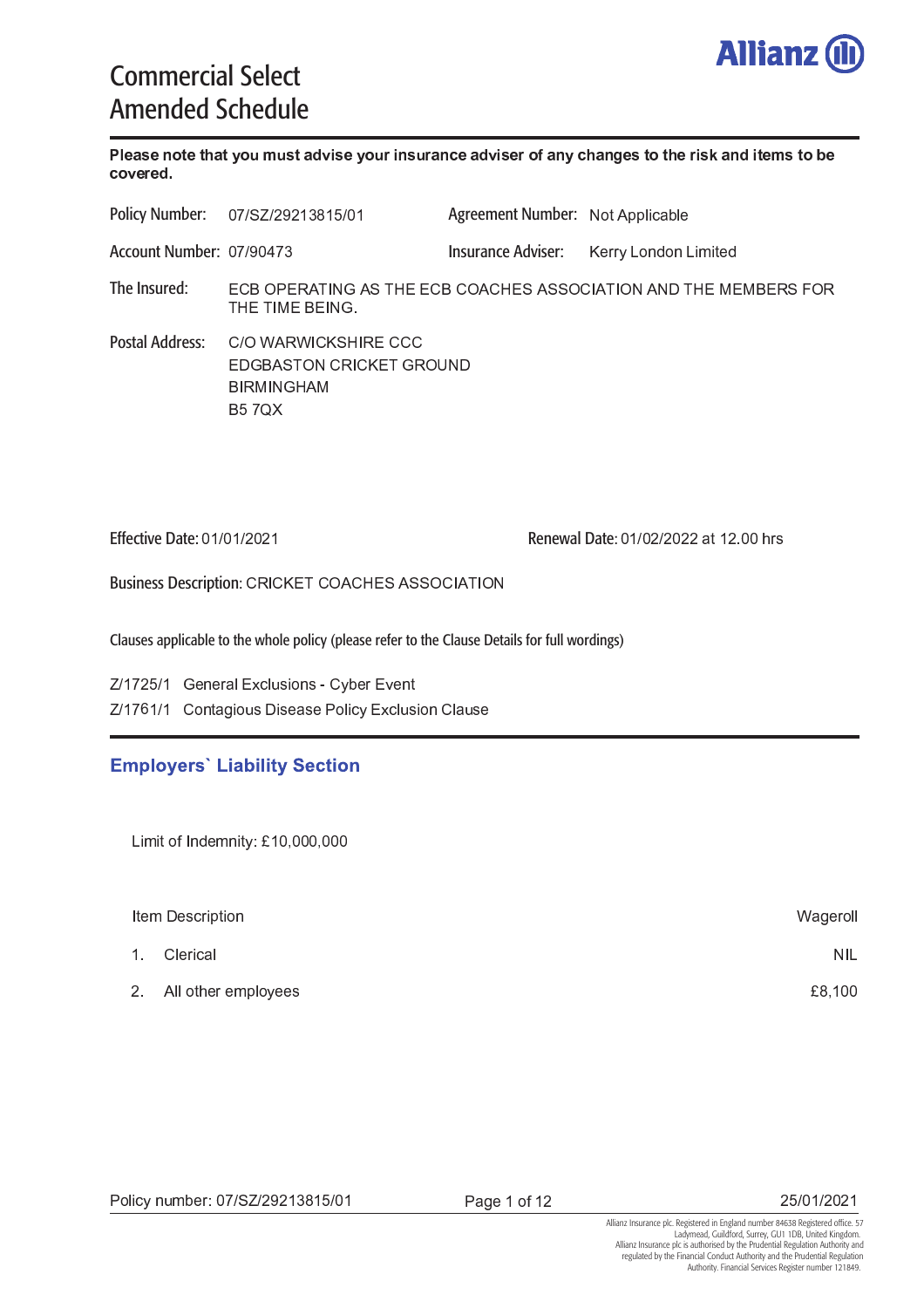# **Public and Products Liability Section**

<sup>P</sup> ; <sup>Q</sup> <sup>F</sup> <sup>2</sup> <sup>G</sup> ( ( ( <sup>G</sup> ( ( (

Number of Premises: NIL

: <sup>I</sup> <sup>8</sup> & <sup>8</sup> # <sup>&</sup>gt; & & <sup>O</sup> <sup>4</sup> <sup>K</sup> % <sup>J</sup> <sup>J</sup> <sup>F</sup> - <sup>2</sup> (

# <sup>R</sup> - <sup>S</sup> <sup>S</sup> - <sup>T</sup> - <sup>U</sup> <sup>S</sup> - - - - - <sup>R</sup> - <sup>V</sup> - المستقبل المستقبلات

S/5/1 Cover Exclusion Restated Z/1707/1 Exclusions - Cyber Event - Public/Products Liability Z/1708/1 Extensions - Data Protection Act Amendment Z/1773/1 Communicable Disease Exclusion

# **Commercial Legal Expenses Section**

Type of Cover: Standard Cover and Optional Extension 1

# $\blacksquare$  -  $\blacksquare$  -  $\blacksquare$  -  $\blacksquare$  -  $\blacksquare$  -  $\blacksquare$  -  $\blacksquare$  -  $\blacksquare$  -  $\blacksquare$  -  $\blacksquare$  -  $\blacksquare$  -  $\blacksquare$  -  $\blacksquare$  -  $\blacksquare$  -  $\blacksquare$  -  $\blacksquare$  -  $\blacksquare$  -  $\blacksquare$  -  $\blacksquare$  -  $\blacksquare$  -  $\blacksquare$  -  $\blacksquare$  -  $\blacksquare$  -  $\blacksquare$  -  $\blacksquare$

- 1 Employment
- 2 Taxation Proceedings
- 3 Criminal Prosecution Defence
- 4 Damage to Premises
- 5 Data Protection
- 6 Commercial Tenancy Agreement
- 7 Licence Protection
- 8 Personal Injury
- 9 Jury Service Allowance

Master Policy Ref: 36536

Policy number: 07/SZ/29213815/01

Page 2 of 12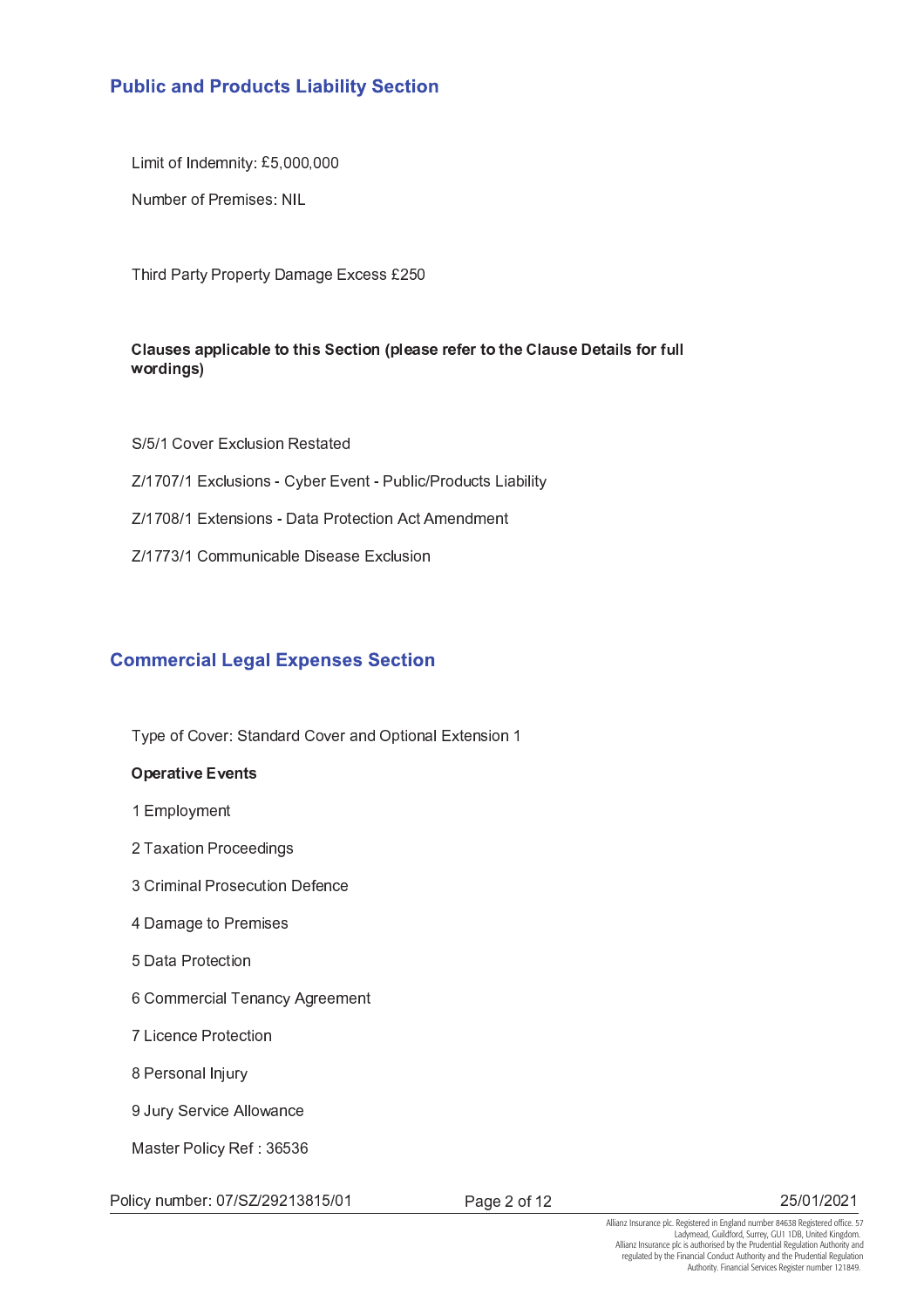#### **Limit Of Indemnity**

1 £100,000 Any One Claim relating to Events 1,2,3,4,5,6,7 and 8

2 £5,000 Any One Claim relating to Event 9

and £500,000 for all Claims which first occurred during the Period of Insurance.

Allianz Legal Online Registration Code: ALPD69DBA874

Access to Allianz Legal Online website www.allianzlegal.co.uk providing support in producing legal paperwork. Click on the "register now" box and enter the above Registration Code.

Turnover

£8,100

# **Personal Accident**

**Insured Persons Categories** 

 $\overline{A}$ 

See Clause

Operative Time

Occupational including Commuting

### Part 1. Accident Cover Scale of Compensation

| Item Description                                                 | Sum Insured |
|------------------------------------------------------------------|-------------|
| 1. Death (Fixed)                                                 | £20,000     |
| 2. Loss of Sight One Eye/One Limb/Hearing One Ear/Speech (Fixed) | £20,000     |
| 3. Loss of Sight Both Eyes/Limbs/Hearing Both Ears(Fixed)        | £20,000     |
| 4. Permanent Total Disablement (Fixed)                           | £20,000     |
| 5. Temporary Total Disablement (per week) - Fixed                | £100        |
| 6. Temporary Partial Disablement (per week)                      |             |
| Deferment Period for Items 5 and 6 (days)                        | 14          |
| Maximum Benefit Period for Items 5 and 6 (Weeks)                 | 104         |
|                                                                  |             |

Policy number: 07/SZ/29213815/01

Page 3 of 12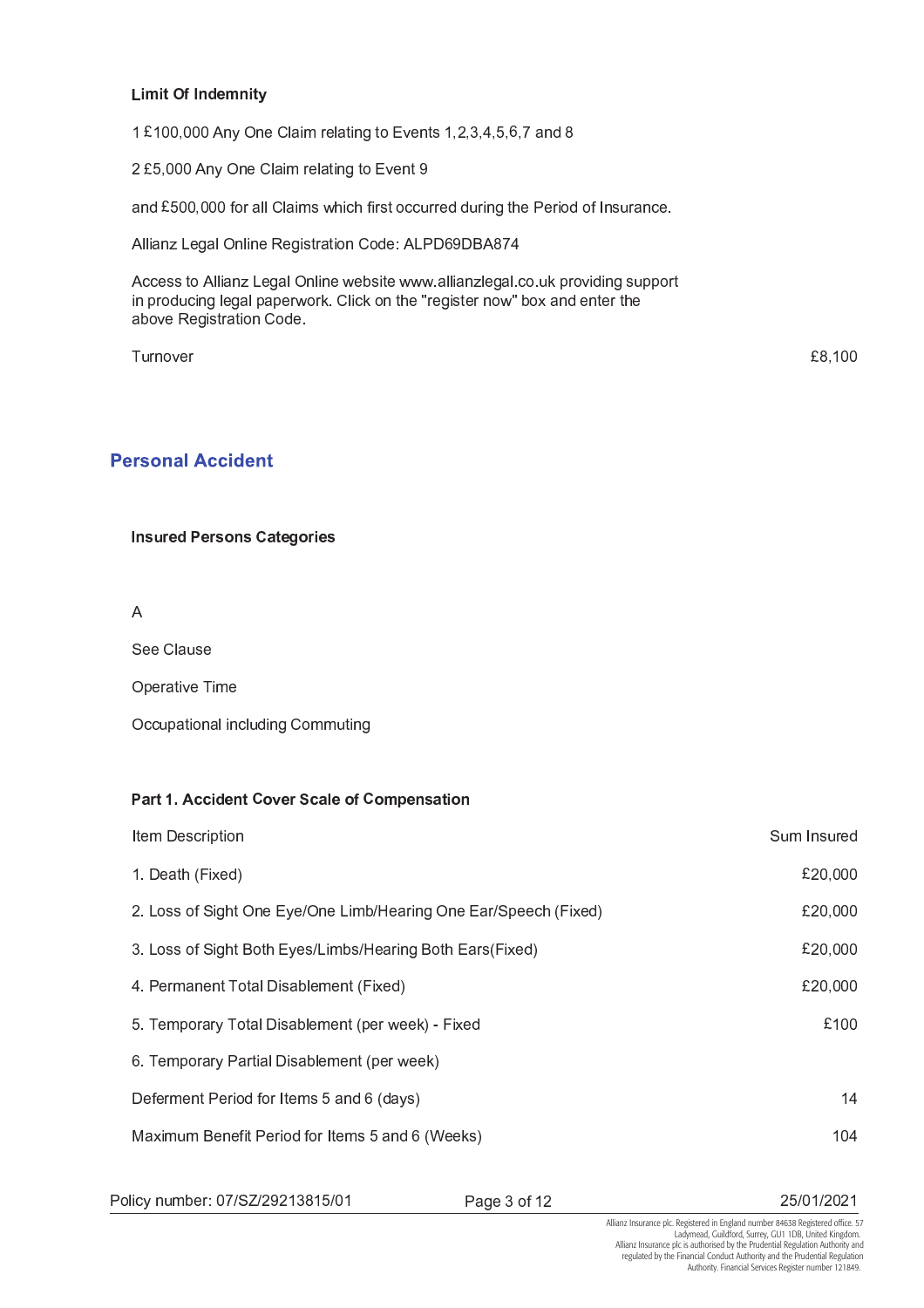| <b>Maximum Benefit anyone Insured Person</b>  |             |
|-----------------------------------------------|-------------|
| Max Benefit Items 1-4 (per person)            | £20,000     |
| Max Benefit Items 5-6 (per week)              | £100        |
|                                               |             |
| <b>Accumulation Limits</b>                    |             |
| Aircraft Accumulation Limit                   | £10,000,000 |
| <b>Event Accumulation Limit</b>               | £10,000,000 |
| Non-Scheduled Air Accumulation Limit          | £2,000,000  |
| Contamination by Terrorism Accumulation Limit | £5,000,000  |
|                                               |             |

# **Clause Details**

# S/1/1 Insured Persons

The INSURED PERSONS for Category A is altered to read All Members of the ECB Coaches Association providing they have paid their annual subscription.

# S/2/1 Operative Time of Cover

The OPERATIVE TIME OF COVER for Category A is altered to read All INSURED PERSONS whilst engaging in cricket coaching and related activities including commuting thereto and/or therefrom.

# S/6/1 PERMANENT TOTAL DISABLEMENT (BENEFITS)

Compensation under Item 7 of the SCALE OF COMPENSATION is extended to include the following additional BENEFITS:- Permanent Loss of Use of: Elbow / Wrist £2,000 Hip / Knee / Ankle £2,000 Finger £3,000 Great Toe £1,000 Other Toe £200 which the INSURED PERSON has survived for at least one month from the date of occurrence.

# **S/7/1 SPECTACLES & DENTURES**

This Section extends to cover the reasonable costs of replacing and / or repairing spectacles (not contact lenses) and / or dentures which are broken whilst an INSURED PERSON is taking part in cricket coaching activity: The Maximum limit of indemnity under this Extension shall not exceed the following amounts in respect of any Insured person for any one incident: Spectacles - £500 Dentures/Dental Treatment - £750

# S/8/1 Increased Age Limitation

Condition 12. Age Limitation is restated as follows: The insurance in respect of any INSURED PERSON will terminate at the end of the Period of Insurance during which such INSURED PERSON attains the age of 80 years.

# S/9/1 Members 66 to 80 years of age

Page 4 of 12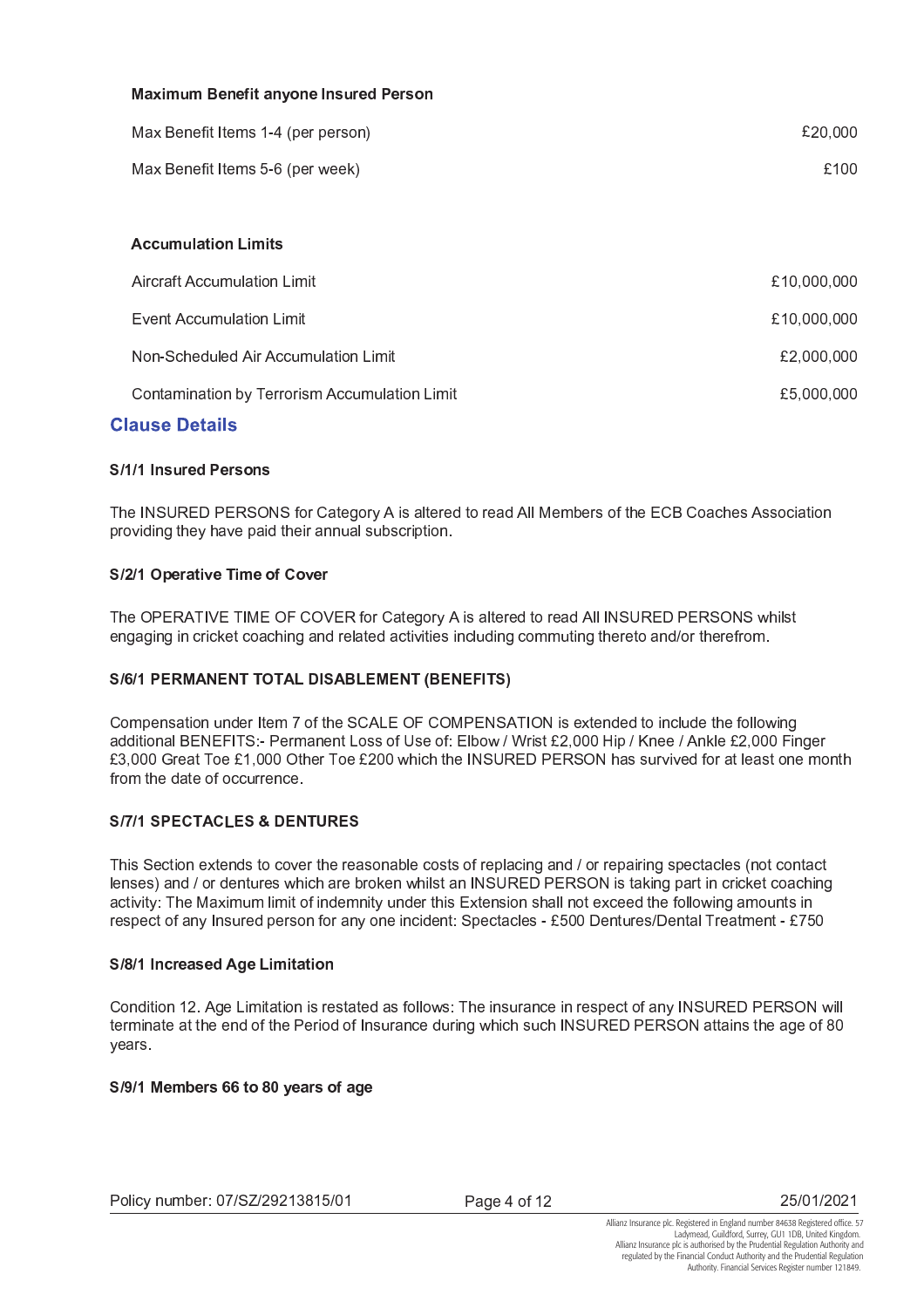In respect of any INSURED PERSON 66 to 80 Years of Age: Item 8 of the Scale of Compensation is restricted to £50 per week unless the INSURED PERSON is gainfully employed. Permanent Total Disablement shall mean permanently, completely and continuous sly prevent the INSURED PERSON from engaging in or giving attention to Any and Every Occupation for the remainder of his or her life.

# Z/1089/1 Personal Accident - Additional Cover Extension

Solely for the purposes of this extension;

- A. Coma shall mean a continuous unconscious state of the Insured Person
- B. Dependent Adult shall mean any person other than a Dependent Child who is dependent on the Insured Person and where either the Insured Person or the dependent adult was in receipt of a carer's or attendance allowance from the government
- C. Dependent Child shall mean the unmarried children, stepchildren and legally adopted children who are either under 18 years of age or under 23 years of age if studying in full time education at the time of Death of the Insured Person and for whom the Insured Person was the parent or legal quardian.
- D. Paraplegia shall mean the permanent and total paralysis of the two lower limbs, bladder and rectum
- E. Personal Belongings shall mean clothing and other personal articles the property of the Insured Person
- F. Quadriplegia shall mean the permanent and total paralysis of the two upper limbs and the two lower limbs.

## **Additional Cover**

If an Insured Person suffers Accidental Bodily Injury

1. Enhanced Permanent Total Disablement Benefit

resulting in Paraplegia or Quadriplegia and the Benefit for Permanent Total Disablement becomes payable, the Insurer will in addition pay the Insured one of the following benefits

Paraplegia £50,000 or the Benefit for Permanent Total Disablement whichever is lower or Quadriplegia £125,000 or the Benefit for Permanent Total Disablement whichever is the lower.

2. Life Enhancement Expenses Benefit

resulting in the Benefit for Permanent Total Disablement being paid and the Insured Person becomes incapable of performing a business profession or occupation of each and every kind the Insurer will in addition pay the reasonable costs incurred to engage professional advice to improve the quality of life of the Insured Person.

The maximum amount payable for such costs for any one Insured Person is £15,000.

3. Modification Expenses Benefit

resulting in the Benefit for Loss of Sight, Loss of Limb or Permanent Total Disablement being paid, the Insurer will in addition pay the reasonable costs incurred with the Insurer's prior written consent of alterations that need to be made to adapt the usual residence, usual vehicle or (for Loss of Sight or Loss of Limb only) usual place of employment of the Insured Person to cater for that Loss of Sight, Loss of Limb or Permanent **Total Disablement** 

The maximum amount payable for such costs for any one Insured Person is £25,000.

4 Travel To Work Benefit

Policy number: 07/SZ/29213815/01

Page 5 of 12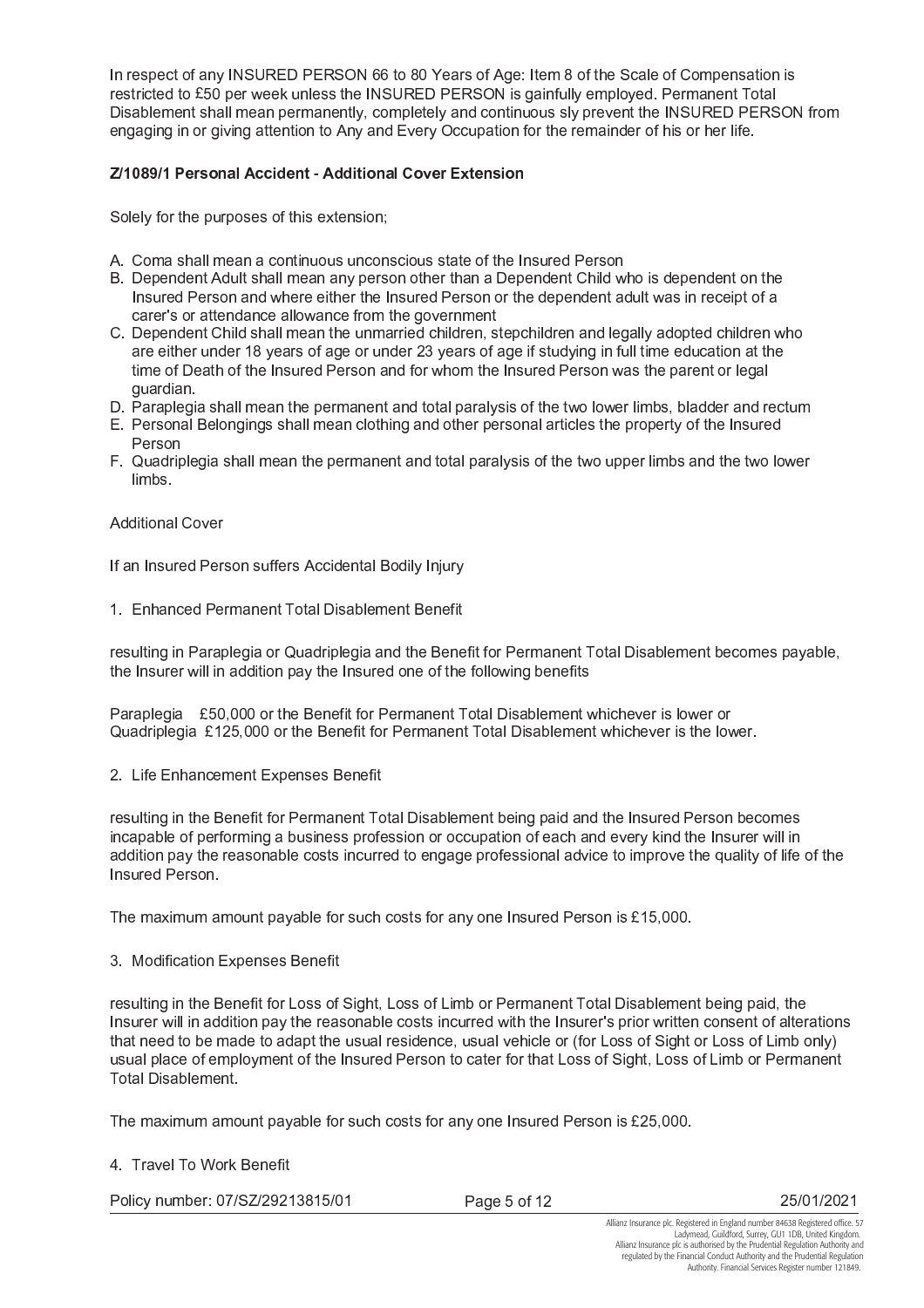which results in a Benefit being paid in respect of Loss of Sight, Loss of Limb, Loss of Internal Organ or Temporary Partial Disablement and the Insured Person is unable to travel to their usual place of employment using the method of transport they normally used prior to the Accidental Bodily Injury the Insurer will pay for the reasonable costs of a chauffeur or taxi service to convey the Insured Person to and from that usual place of employment once per day provided that

- a. the maximum amount payable for such costs for any one Insured Person due to all Accidental Bodily Injury arising from any one event shall not exceed
	- i £100 per day
	- ii £10,000 in total
- b. this benefit shall cease
	- i. at the time the Insured Person becomes capable of resuming the use of their usual mode of transport or
	- ii. at the same time as the Insured Person ceases to be entitled to any Benefit in respect of Temporary Partial Disablement or
- iii. 365 days after the date of the Accidental Bodily Injury

whichever is the earlier.

5. Coma Benefit

resulting in a Coma the Insurer will pay to the Insured an additional sum of £50 for each full day of the Coma.

The maximum amount payable for such sums for any one Insured Person is £36,500.

6. Dependent Adult and Child Benefit

resulting in Death and the Insurer pays a Death Benefit for that Insured Person, the Insurer will in addition pay

- a. £25,000 for each Dependent Adult
- b. £5,000 for each Dependent Child

The maximum amount payable for all such dependents for any one Insured Person is £50,000. Any Dependent Adult or Dependent Child shall only receive one payment irrespective of the number of Insured Persons killed in the same Loss.

7. Simultaneous Death of the Insured Person and Spouse

resulting in Death and in the same event the Death of the Spouse and they leave bereaved a Dependent Adult or Dependent Child then the Insurer will double the Benefit payable for Death of the other party.

If the Insured Person and the Spouse are both Insured Persons then only the highest value Benefit payable for Death shall be doubled and not the Benefit payable for Death of the other party.

8. Funeral Expenses and Urgent Estate Expenses

resulting in death and the Insurer pays Benefit for Death of that Insured Person, the Insurer will in addition pay

a. the reasonable costs incurred with the Insurer's prior written consent for the funeral expenses of that Insured Person.

The maximum amount payable for such costs for any one Insured Person is £10,000.

Policy number: 07/SZ/29213815/01

Page 6 of 12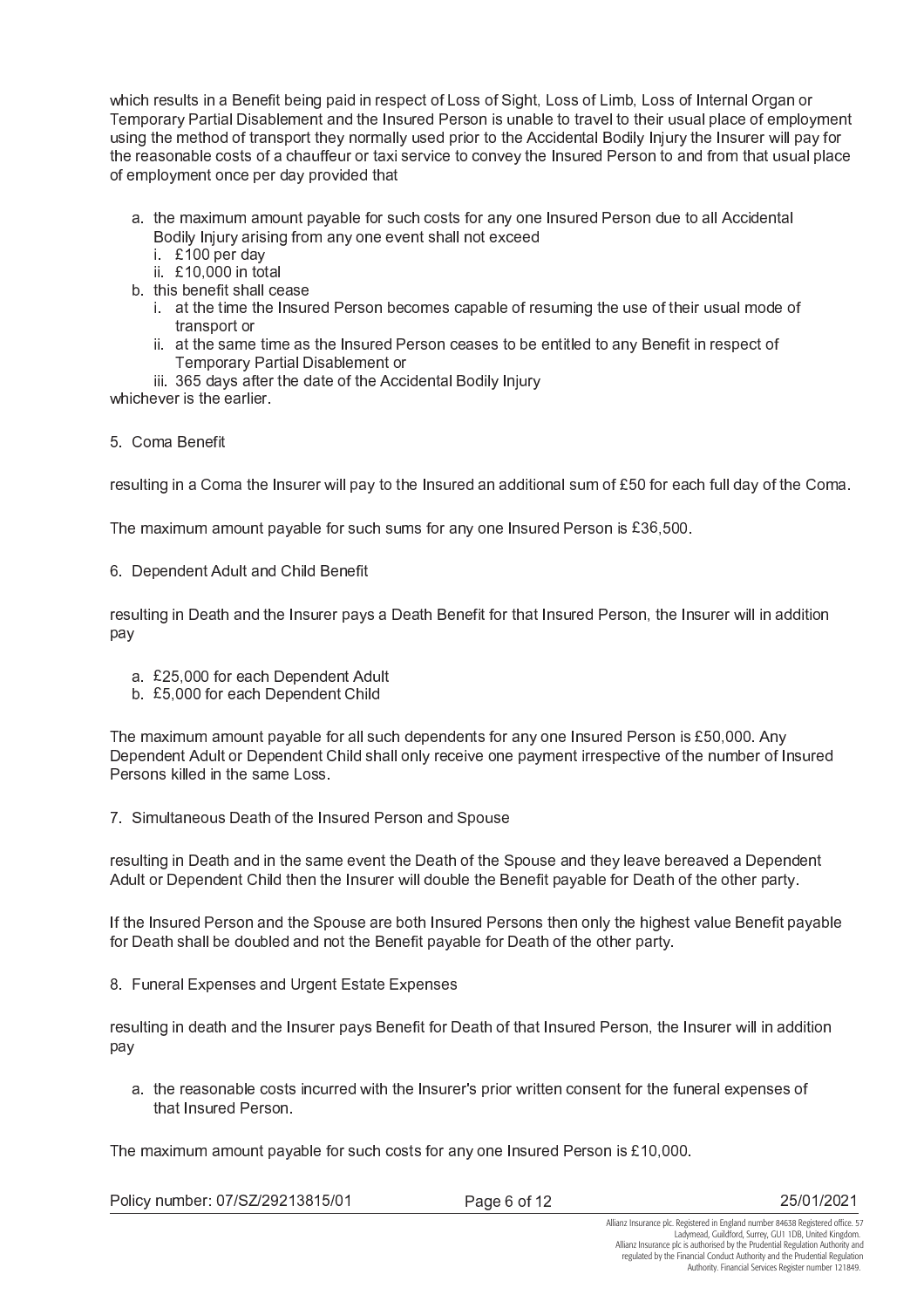If a claim is paid under Part 2 Cover c) iii) of the Business Travel Section of the Policy in respect of the Death of the same Insured Person then no further expenses will be payable under this extension.

b. any urgent expenses related to the estate of that Insured Person whilst administration of that estate is being prepared.

The maximum amount payable for such expenses for any one Insured Person is £2,000.

9 Damage to Personal Belongings

as the result of an unprovoked physical assault and that assault also causes damage to or loss of any Personal Belongings of the Insured Person the Insurer will pay to the Insured Person the cost of replacement of or reasonable costs of repair to the Personal Belongings.

The maximum amount payable for such costs for any one Insured Person is £1,000.

If a claim is paid under Part 4 of the Business Travel Section of the Policy then no further expenses will be payable under this extension.

Conditions applicable to this Additional Cover Extension

- A. The Additional Cover described in paragraphs 1, to 9, above shall only apply if cover under Part 1 of the Accident Section of the Policy is in force at the time of the Accidental Bodily Injury.
- B. The maximum amount payable as any combination of any Benefit otherwise payable under this Policy and any benefit payable under this Additional Cover Extension shall not exceed £2,000,000.
- C. The Additional Cover as described under this extension is subject otherwise to the Accident Section, Business Travel Section and Policy Definitions, Exclusions and Conditions applicable to this Policy

#### Z/1716/1 Exclusions - Cyber Event - Personal Accident Section

This Section does not cover claims in any way caused or contributed to by a Cyber Event or Denial of Service.

#### Definitions

Computer System means any computer, hardware, software, information technology and communications system or electronic device, including any similar system or any configuration of the aforementioned and including any associated input, output or data storage device, networking equipment or back up facility.

Cyber Event means an unauthorised or malicious act or series of related unauthorised or malicious acts, regardless of time and place, or the threat or hoax thereof involving access to, processing of, use of or operation of any Computer System or any data by any person or group(s) of persons.

Denial of Service means any actions or instructions constructed or generated with the ability to damage, interfere with or otherwise affect the availability of networks, network services, network connectivity or information systems. Denial of Service includes, but is not limited to, the generation of excess traffic into network addresses, the exploitation of system or network weaknesses and the generation of excess or non-genuine traffic between and amongst networks.

Write-back

Page 7 of 12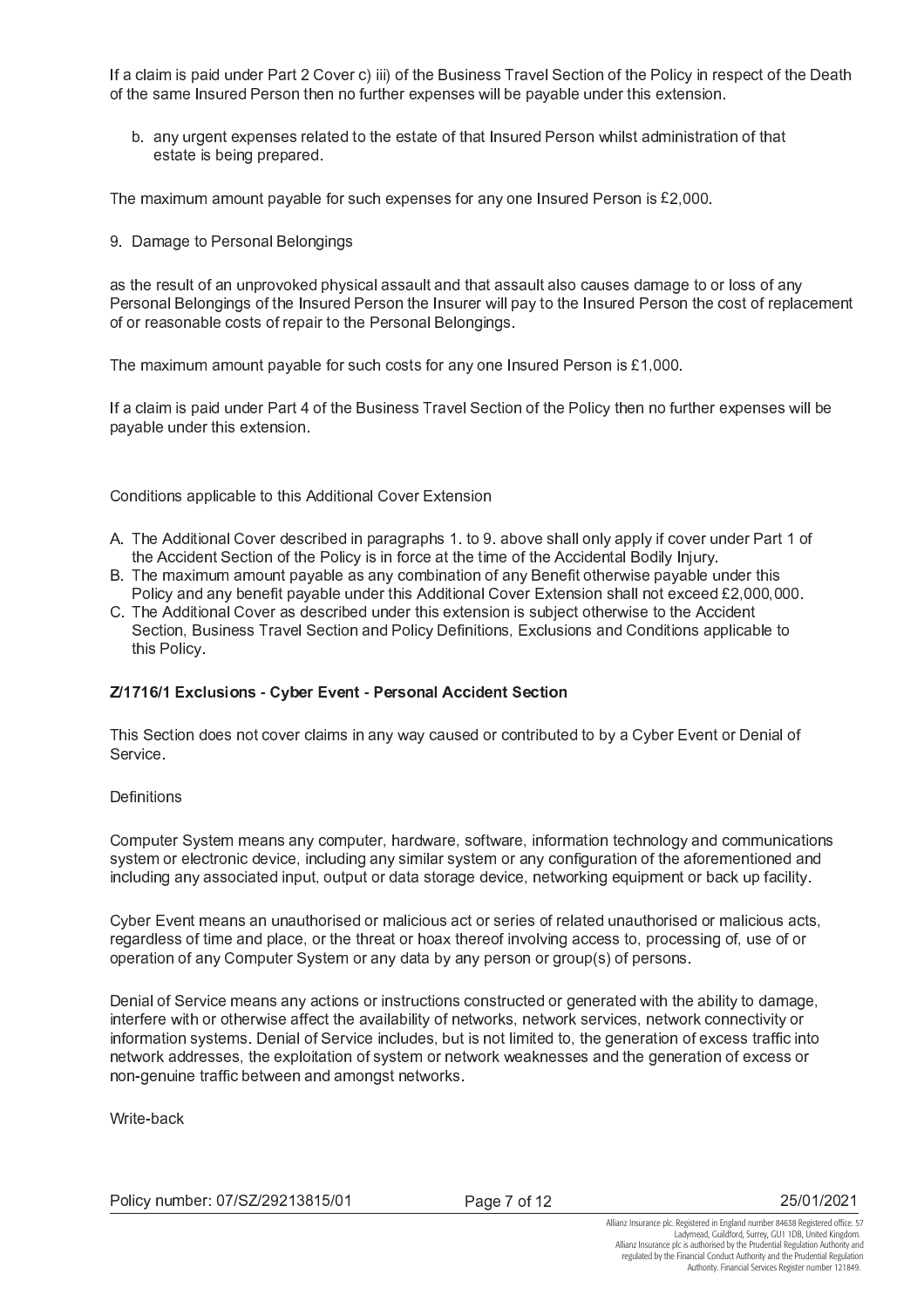Where coverage is provided, this exclusion does not apply to

- 1. The Personal Accident Section
- 2 Sickness

Subject otherwise to the terms, conditions and exclusion of this Policy.

# Z/1725/1 General Exclusions - Cyber Event

General Exclusions 4. E. Risks is replaced by the following

4. Cyber Event (Not applicable to Terrorism, Employers' Liability, Public Liability, Products Liability, Aviation Products Liability, Professional Indemnity, Computer, Engineering Machinery Damage, Engineering -Business Interruption, Directors and Officers, Accident, Business Travel or Commercial Legal Expenses or Cyber Sections).

- A. Damage to, loss, destruction, distortion, erasure, corruption, alteration, theft or other dishonest, criminal, fraudulent or unauthorised manipulation of Electronic and digital data from any cause whatsoever (including, but not limited, to Computer attack) or loss of use, reduction in functionality, loss, cost, expense and/or fee of whatsoever nature resulting therefrom, regardless of any other cause or event contributing concurrently or in any other sequence to the loss or damage.
- B. However, in the event that an insured event excluding riot, civil commotion, strikers, locked out workers, persons taking part in labour disturbances or civil commotion or malicious persons results from any of the matters described in A. above, this Policy, subject to all its terms, provisions, conditions, exclusions and limitations, will cover a direct physical damage and/or a consequential loss therefrom occurring during the Policy period to property insured by this Policy directly caused by such insured event to the extent covered and not otherwise excluded under this Policy.

### For the purposes of this Exclusion

Electronic and digital data means data of any kind including, but not limited to, facts, concepts, or other information in a form useable by computers or other electronic or electromagnetic data processing equipment. Electronic and digital data shall also include computer software and all other coded instructions for the processing or manipulation of data on any equipment.

Computer attack means any malicious direction of network traffic, introduction of malicious computer code, or other malicious attack directed at, occurring within, or utilizing the computer system or network of whatsoever nature.

# Z/1761/1 Contagious Disease Policy Exclusion Clause

General Exclusion 5. Contagious and Infectious Disease

5. Contagious and Infectious Disease (Not applicable to Employers Liability, Public / Products Liability, Liability Excess of Loss, Directors and Officers, Professional Indemnity, Cyber Liability, Personal Accident, Business Travel, Computer, Breakdown, Legal Expenses, Fidelity, Aviation Liability and Terrorism Sections)

Loss, damage, destruction, cost, expense, or any consequential loss, directly or indirectly caused by, arising out of, attributable to, or contributed to by:

a a Contagious or Infectious Disease;

b the fear or threat (whether actual or perceived) of a Contagious or Infectious Disease;

Policy number: 07/SZ/29213815/01

Page 8 of 12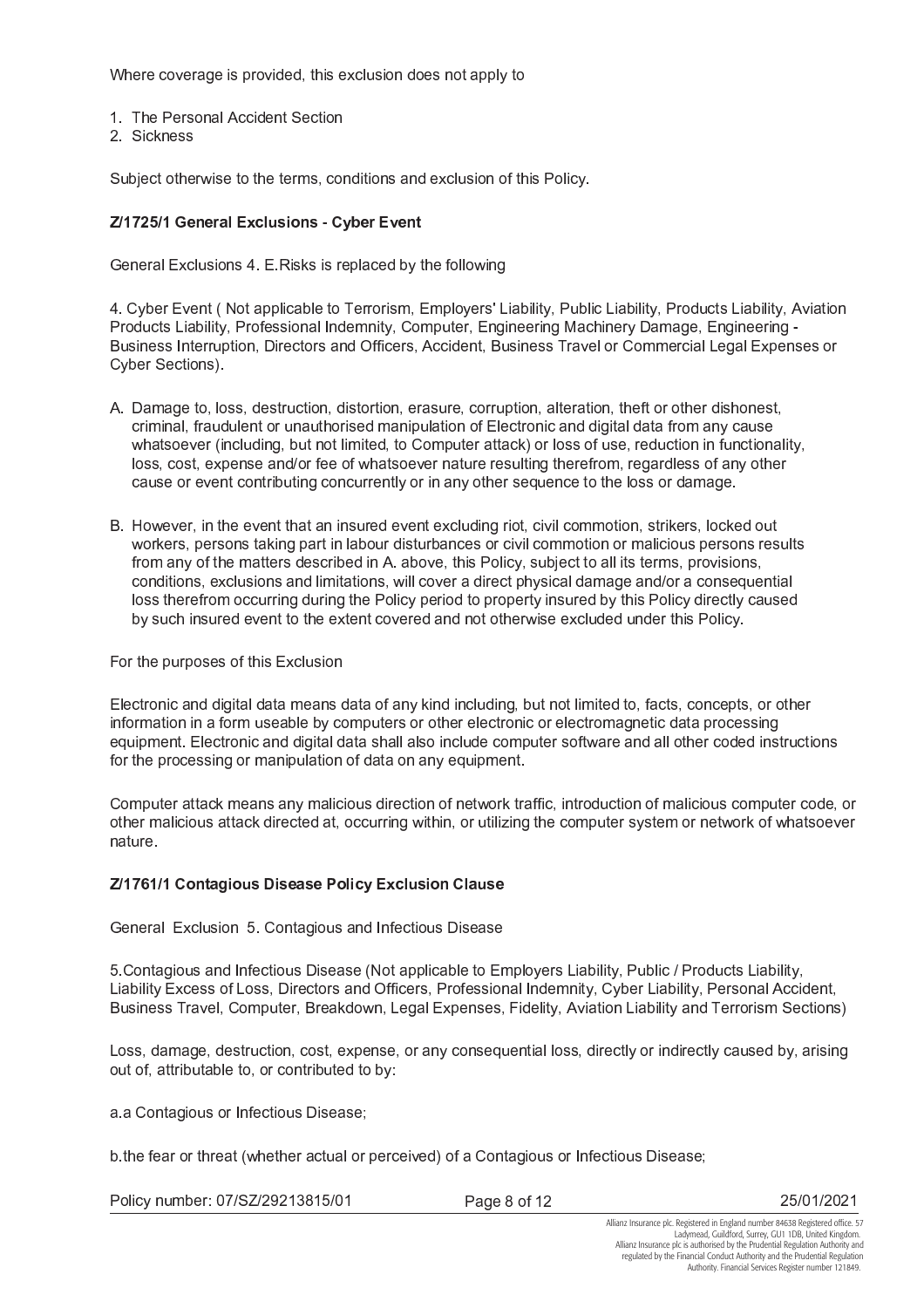c the presence or suspected presence of Pathogens at, in or on the premises or property of any person or entity; or

d any action taken or advice given (whether or not by a competent authority) to prevent, reduce, control or mitigate the occurrence, outbreak, spread or effects of a Contagious or Infectious Disease or any Pathogens.

irrespective of any other cause, occurrence or event operating concurrently, independently or in any sequence to cause the loss.

But this exclusion will not apply to Physical Damage to property insured under the Policy and any business interruption directly resulting from such Physical Damage, where such Physical Damage itself results from fire, lightning, explosion, aircraft or other aerial devices or articles dropped from them, riot, civil commotion, strikers, locked-out workers, persons taking part in labour disturbances, malicious persons, earthquake, storm, flood, escape of water from any tank apparatus or pipe, impact by any road vehicle or animal or theft.

For the purposes of this exclusion:

Loss includes, but is not limited to financial and business interruption loss, loss of value, marketability or use of property, fines and penalties. Cost or expense includes, but is not limited to any cost to:

i.clean-up, detoxify, decontaminate, or remove Pathogens from any property where the property is or is feared to have been affected by Pathogens or a Contagious or Infectious Disease

ii monitor or test for Pathogens or a Contagious or Infectious Disease; or

iii provide medical treatment for persons affected by a Contagious or Infectious Disease

Physical Damage means physical loss, damage or destruction. For the avoidance of any doubt, the presence of a Pathogen on property or contamination of property by a Pathogen does not constitute Physical Damage;

Malicious persons do not include persons who maliciously, deliberately or recklessly:

i. cause Pathogens to come into contact with the premises or property of any person or entity; or

ii cause or attempt to cause another person or persons to contract a Contagious or Infectious Disease and, in or by so doing, cause Pathogens to come into contact with the premises or property of any person or entity.

#### Contagious or Infectious Disease means

Any disease, illness or condition affecting humans or animals which is caused by or can be transmitted by means of any Pathogen, where the method of transmission, whether direct or indirect, includes but is not limited to, airborne transmission, bodily fluid transmission, transmission from or to any surface or object. solid, liquid or gas or between organisms (including from one human to another, one animal to another, from an animal to a human or vice versa, or through contaminated water, faeces or food)

#### Pathogen means

Any pathogen, including but not limited to a virus, bacterium, parasite, fungus, other organism, micro-organism, any variation or mutation thereof, whether deemed living or not, or any other substance or agent capable of causing a Contagious or Infectious Disease

Page 9 of 12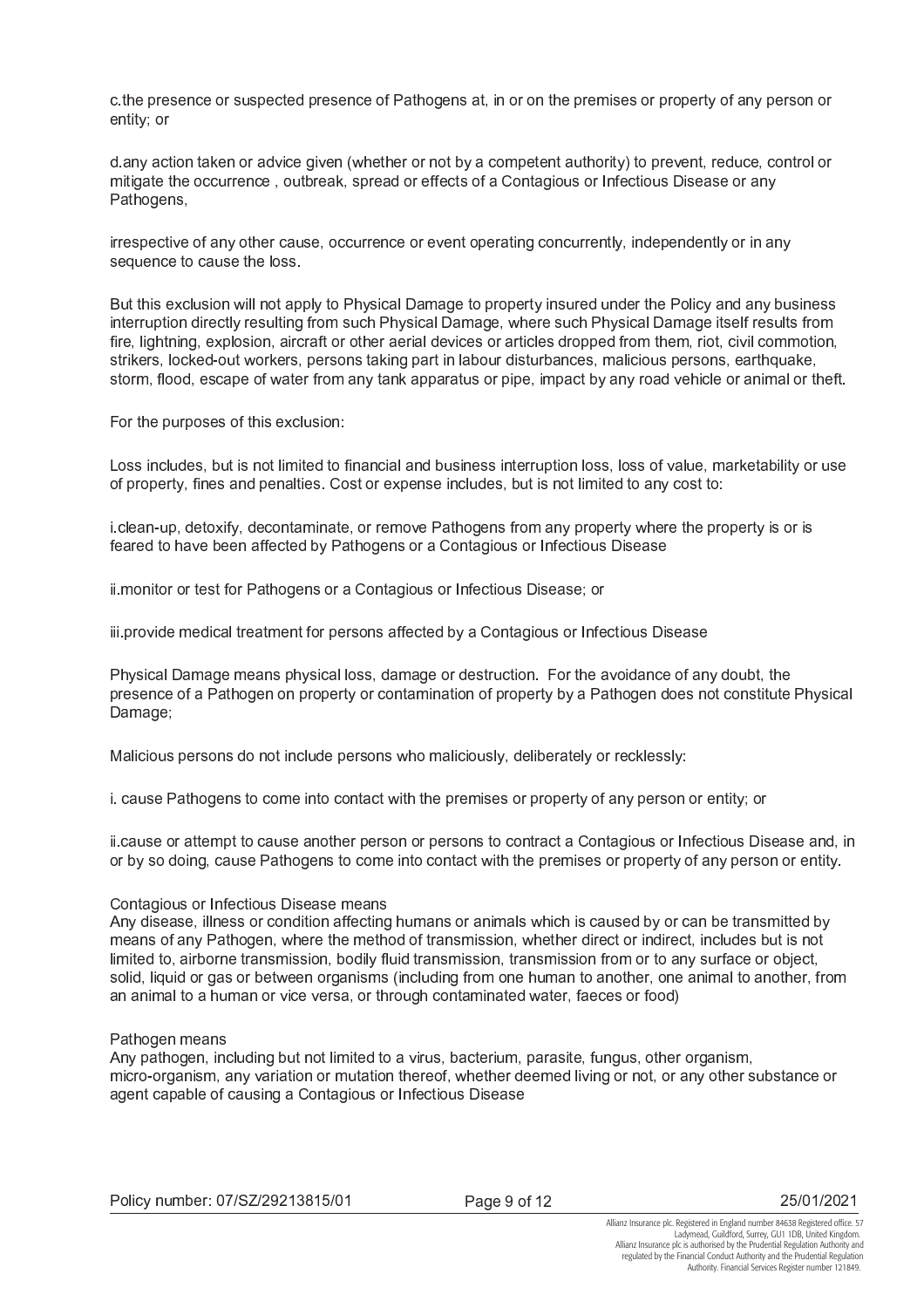## S/5/1 Cover Exclusion Restated

It is hereby stated that Exclusion 10 Advice and Design under the Public/Products Liability Section wording is restated as follows:- Exclusion 10 - Design Liability for injury, loss or damage arising out of or in connection with design, formula, specification, inspection, certification or testing provided or performed for a fee by or on behalf of the Insured other than where provided or performed in connection with any Product.

# Z/1707/1 Exclusions - Cyber Event - Public/Products Liability

This Section does not cover any loss, damage, expense or liability howsoever arising out of a Cyber Event.

#### Definitions

**Cyber Event means** 

- A. any unauthorised Processing of Data by the Insured
- B. any breach of laws and infringement of regulations pertaining to the maintenance or protection of Data
- C. any Network Security Failure in the Insured's Sphere

Data includes but is not limited to Personal Data, facts, concepts and information, software or other coded instructions in a formalized manner useable for communications, interpretation or processing.

Personal Data means any information relating to an identified or Identifiable Natural Person.

An Identifiable Natural Person is one who can be identified, directly or indirectly, in particular by reference to an identifier such as a name, an identification number, location data, an online identifier or to one or more factors specific to the physical, physiological, genetic, mental, economic, cultural or social identity of that natural person.

Processing means any operation or set of operations which is performed on data or on sets of data, whether or not by automated means, such as collection, recording, organization, structuring, storage, adaptation or alteration, retrieval, consultation, use, disclosure by transmission, dissemination or otherwise making available, alignment or combination, restriction, erasure or destruction.

Damage to Data means any loss, destruction or corruption of Data. Any Damage to Data of a Third Party by the Insured is not deemed to be a Cyber Event if there is not any Network Security Failure involved.

Insured's Sphere means any system or device leased, owned, operated, or lost by or which is made available or accessible to the Insured for the purpose of Processing Data.

Network Security failure means any non-physical and technological failure of computer system security or other technological security measures leading to unauthorized access and/or theft of Data, loss of operational control of Data, transmission of virus or malicious code and/or denial of service.

Write-back

This exclusion does not apply to

- 1. Bodily injury, death or disease to any person
- 2. Loss of or damage to material property including any consequential financial losses caused by the operation of the Insured's Business
- 3. Nuisance, trespass, obstruction or interference with any right of way, light, air or water
- 4. Pollution or Contamination occurring other than in the United States of America or Canada, and caused by a sudden, identifiable, unintended and unexpected incident which takes place in its entirety at a specific time and place during the Period of insurance

Policy number: 07/SZ/29213815/01

Page 10 of 12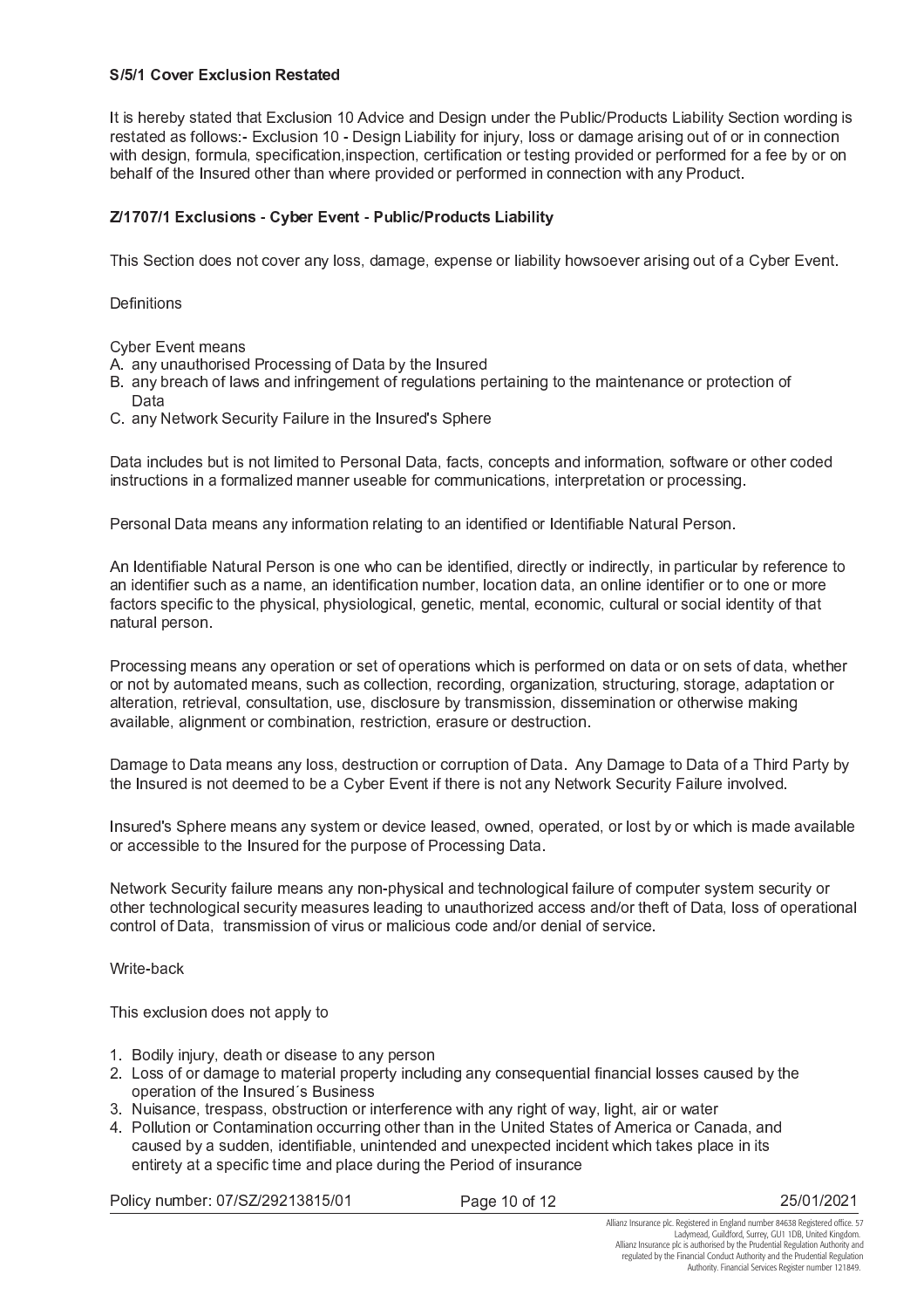Subject otherwise to the terms, conditions and exclusion of this Policy.

# Z/1708/1 Extensions - Data Protection Act Amendment

Section Extension F is hereby deleted and restated as follows

## F Data Protection Act

The Insurer will indemnify the Insured and if the Insured so requests any Employee or director or partner of the Insured for damage or distress occurring as a result of an offence under Section 168 of the Data Protection Act 2018 committed during the Period of Insurance within the United Kingdom and arising in connection with the Business provided that the Insured is registered with the Information Commissioner's Office.

The Insurer will not pay for

- A. any damage or distress caused by any deliberate act or omission by the Insured the result of which could reasonably have been expected by the Insured having regard to the nature and circumstances of such act or omission
- B. the payment of fines or penalties
- C. the costs and expenses of replacing reinstating rectifying or erasing blocking or destroying any Data or Personal Data
- D. any damage or distress caused by any act of fraud or dishonesty
- E. liability arising from the recording, processing or provision of Data or Personal Data for reward or to determine the financial status of any person.

For the purposes of this Extension

Data includes but is not limited to Personal Data, facts, concepts and information, software or other coded instructions in a formalized manner useable for communications, interpretation or processing.

Personal Data means any information relating to an identified or Identifiable Natural Person.

An Identifiable Natural Person is one who can be identified, directly or indirectly, in particular by reference to an identifier such as a name, an identification number, location data, an online identifier or to one or more factors specific to the physical, physiological, genetic, mental, economic, cultural or social identity of that natural person.

The liability of the Insurer under this Extension shall not exceed the Limit of Indemnity shown in the Schedule or £2,000,000 (whichever is the lesser) and such Limit of Indemnity shall be inclusive of the amount of all claimants' costs and expenses and all costs and expenses incurred by the Insurer or with the written consent of the Insurer in connection with the defence of any claim.

Subject otherwise to the terms, conditions and exclusion of this Policy.

# Z/1773/1 Communicable Disease Exclusion

## Communicable Disease Exclusion

The Public and Products Liability Section of the Policy does not cover:

A. liability in respect of any Injury, loss or damage;

B. Costs and Expenses,

directly or indirectly caused by, consisting of, arising out of, attributable to, or contributed to by: Policy number: 07/SZ/29213815/01 Page 11 of 12